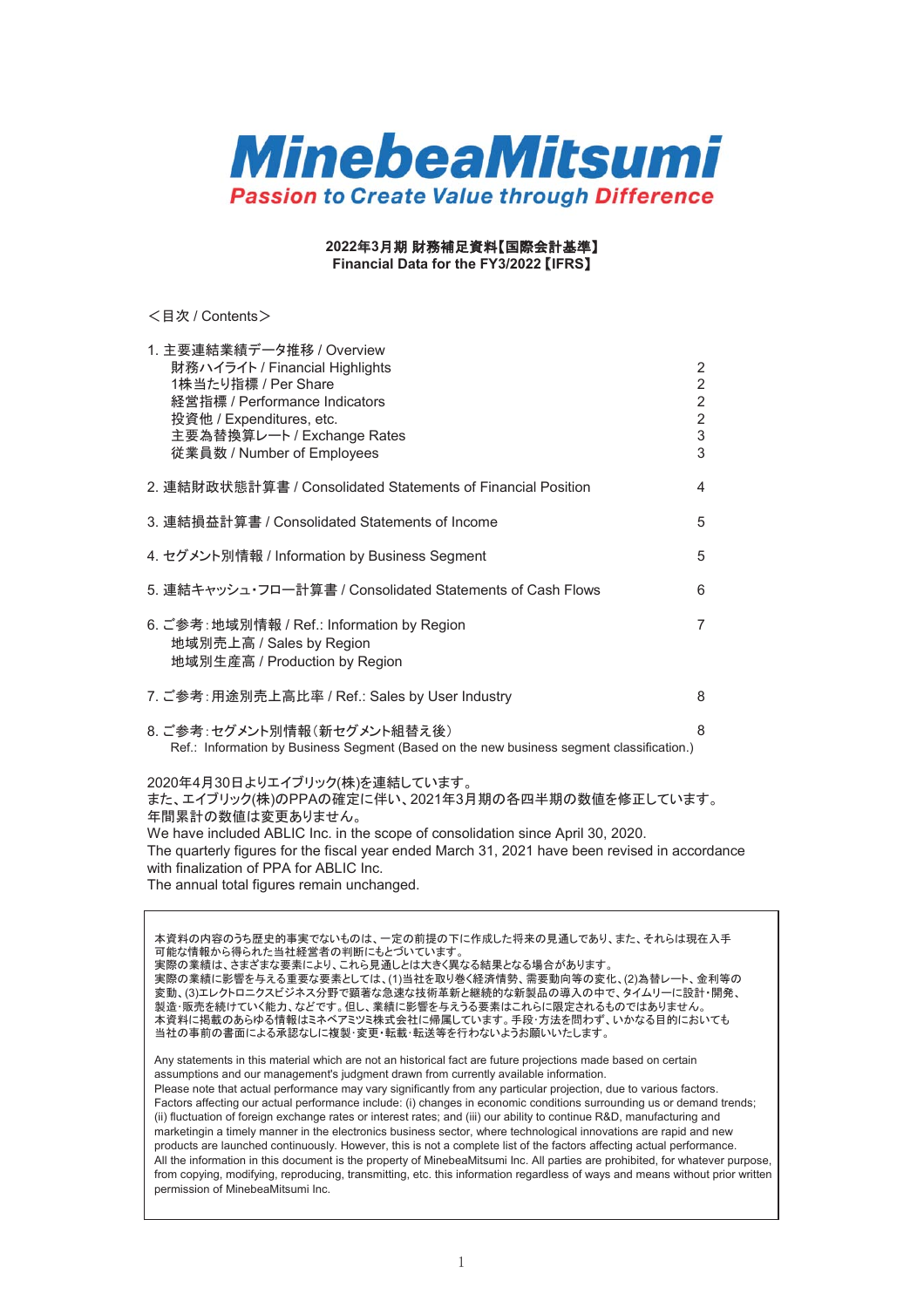## 1. 主要連結業績データ推移 / Overview

| 財務ハイライト / Financial Highlights                                                                |             |             |             |             |                        |             |             |             |             |                        | 単位:百万円 / Unit: Millions of Yen        |
|-----------------------------------------------------------------------------------------------|-------------|-------------|-------------|-------------|------------------------|-------------|-------------|-------------|-------------|------------------------|---------------------------------------|
|                                                                                               |             |             | FY3/2021    |             |                        |             |             | FY3/2022    |             |                        | FY3/23                                |
|                                                                                               | 1Q          | 2Q          | 3Q          | 4Q          | 通期<br><b>Full Year</b> | 1Q          | 2Q          | 3Q          | 4Q          | 通期<br>Full Year        | 通期予想<br><b>Full Year</b><br>Forecast  |
| 売上高<br>Net sales                                                                              | 187,463     | 274,267     | 275,709     | 250,985     | 988,424                | 248,305     | 281,955     | 304,348     | 289,532     | 1,124,140              | 1,200,000                             |
| 営業利益<br>Operating income                                                                      | 3,409       | 17,513      | 19,552      | 10,692      | 51,166                 | 19,628      | 25,005      | 25,832      | 21,671      | 92,136                 | 102,000                               |
| 営業利益率(%)<br>Operating margin (%)                                                              | 1.8%        | 6.4%        | 7.1%        | 4.3%        | 5.2%                   | 7.9%        | 8.9%        | 8.5%        | 7.5%        | 8.2%                   | 8.5%                                  |
| 税引前当期利益                                                                                       | 3,319       | 16,931      | 19,349      | 9,928       | 49,527                 | 19,603      | 24,716      | 25,122      | 21,347      | 90,788                 | 101,000                               |
| Profit before income taxes<br>税引前当期利益率(%)<br>Profit before income taxes margin (%)            | 1.8%        | 6.2%        | 7.0%        | 4.0%        | 5.0%                   | 7.9%        | 8.8%        | 8.3%        | 7.4%        | 8.1%                   | 8.4%                                  |
| 親会社の所有者に帰属する当期利益<br>Profit for the period attributable to owners of the parent                | 2,216       | 13,209      | 16,142      | 7,192       | 38,759                 | 14,659      | 20,393      | 18,395      | 15,488      | 68,935                 | 76,000                                |
| 親会社の所有者に帰属する当期利益率(%)<br>Profit for the period attributable to owners of the parent margin (%) | 1.2%        | 4.8%        | 5.9%        | 2.9%        | 3.9%                   | 5.9%        | 7.2%        | 6.0%        | 5.3%        | 6.1%                   | 6.3%                                  |
|                                                                                               |             |             |             |             |                        |             |             |             |             |                        |                                       |
| 1株当たり指標 / Per Share                                                                           |             |             | FY3/2021    |             |                        |             |             | FY3/2022    |             |                        | 単位: 円、株 / Unit: Yen, Shares<br>FY3/23 |
|                                                                                               | 1Q          | 2Q          | 3Q          | 4Q          | 通期<br><b>Full Year</b> | 1Q          | 2Q          | 3Q          | 4Q          | 通期<br>Full Year        | 通期予想<br><b>Full Year</b>              |
| 基本的1株当たり当期利益(EPS)                                                                             | 5.43        | 32.34       | 39.53       | 17.64       | 94.95                  | 36.11       | 50.36       | 45.42       | 38.20       | 170.08                 | Forecast<br>187.12                    |
| Earnings per share, basic (EPS)<br>希薄化後1株当たり当期利益                                              | 5.33        | 31.62       | 38.64       | 17.26       | 92.87                  | 35.30       | 49.22       | 44.45       | 37.41       | 166.61                 |                                       |
| Earnings per share, diluted<br>1株当たり配当金                                                       |             | 14.00       |             | 22.00 *1    | 36.00                  |             | 18.00       |             | 18.00       | 36.00                  | *2                                    |
| Cash dividends per share<br>1株当たり資本(BPS)                                                      |             |             |             |             |                        |             |             |             |             |                        |                                       |
| Book-value per share (BPS)<br>発行済株式数 期中平均*3                                                   | 986.17      | 1,004.96    | 1,044.14    | 1,109.38    | 1,109.38               | 1,112.93    | 1,132.89    | 1,203.77    | 1,326.15    | 1,326.15               |                                       |
| Total weighted average number of shares outstanding *3                                        | 408,404,225 | 408,403,484 | 408,402,935 | 407,662,278 | 408,220,767            | 405,965,109 | 404,940,012 | 404,961,378 | 405,411,093 | 405,317,126            |                                       |
| 発行済株式数 期末 *3<br>Number of shares outstanding at the end of each period *3                     | 408,403,995 | 408,403,352 | 408,402,341 | 406,662,303 | 406,662,303            | 405,903,121 | 404,929,239 | 405,025,153 | 406,146,407 | 406,146,407            |                                       |
| 経営指標 / Performance Indicators                                                                 |             |             |             |             |                        |             |             |             |             |                        | 単位:百万円 / Unit: Millions of Yen        |
|                                                                                               |             |             | FY3/2021    |             |                        |             |             | FY3/2022    |             |                        | FY3/23<br>通期予想                        |
|                                                                                               | 1Q          | 2Q          | 3Q          | 4Q          | 通期<br><b>Full Year</b> | 1Q          | 2Q          | 3Q          | 4Q          | 通期<br><b>Full Year</b> | <b>Full Year</b><br>Forecast          |
| 親会社所有者帰属持分当期利益率 (%)<br>Return on equity (%)                                                   |             |             |             |             | 9.2%                   |             |             |             |             | 13.9%                  |                                       |
| 資産合計税引前利益率(%)<br>Profit before income taxes to total assets ratio (%)                         |             |             |             |             | 5.4%                   |             |             |             |             | 8.7%                   |                                       |
| EBITDA *4<br>EBITDA *4                                                                        | 15,198      | 29,617      | 31,740      | 23,239      | 99,794                 | 30,320      | 36,118      | 37,405      | 33,524      | 137,367                | 150,000                               |
| EBITDAマージン(%)<br>EBITDA margin (%)                                                            | 8.1%        | 10.8%       | 11.5%       | 9.3%        | 10.1%                  | 12.2%       | 12.8%       | 12.3%       | 11.6%       | 12.2%                  | 12.5%                                 |
| 有利子負債 *5<br>Interest-bearing debt *5                                                          | 279,956     | 279,547     | 273,385     | 268,621     | 268,621                | 273,144     | 279,034     | 273,361     | 270,711     | 270,711                |                                       |
| ネット有利子負債 *5<br>Net interest-bearing debts *5                                                  | 126,484     | 137,578     | 121,717     | 84,368      | 84,368                 | 94,545      | 90,240      | 115,490     | 86,931      | 86,931                 | 60,000                                |
| ネットD/Eレシオ *5<br>Net D/E ratio *5                                                              | 0.3         | 0.3         | 0.3         | 0.2         | 0.2                    | 0.2         | 0.2         | 0.2         | 0.2         | 0.2                    |                                       |
| 自己資本比率(%)<br>Equity ratio (%)                                                                 | 42.9%       | 44.0%       | 44.8%       | 46.2%       | 46.2%                  | 44.9%       | 44.5%       | 45.9%       | 48.8%       | 48.8%                  |                                       |
| 営業活動によるキャッシュ・フロー                                                                              | 3,537       | 4,194       | 36.013      | 50,019      | 93,763                 | 12,317      | 22,466      | 2,573       | 41,061      | 78,417                 |                                       |
| Cash flows from operating activities<br>投資活動によるキャッシュ・フロー                                      | (34, 108)   | (13, 347)   | (10, 326)   | (12,800)    | (70, 581)              | (10, 731)   | (14, 432)   | (19, 505)   | (18, 937)   | (63, 605)              |                                       |
| Cash flows from investing activities<br>財務活動によるキャッシュ・フロー                                      | 35,962      | (2,537)     | (13, 541)   | (10, 627)   | 9,257                  | (7, 847)    | 662         | (14, 703)   | (3,659)     | (25, 547)              |                                       |
| Cash flows from financing activities<br>フリー・キャッシュ・フロー                                         | (30, 571)   | (9, 153)    | 25.687      | 37,219      | 23,182                 | 1,586       | 8.034       | (16, 932)   | 22,124      | 14,812                 | 28,800                                |
| Free cash flows                                                                               |             |             |             |             |                        |             |             |             |             |                        |                                       |
| 投資他 / Expenditures etc.                                                                       |             |             |             |             |                        |             |             |             |             |                        | 単位:百万円 / Unit: Millions of Yen        |

|                                                        |        |        | FY3/2021 |        |                 |        |        | FY3/2022 |        |                        | FY3/23                        |
|--------------------------------------------------------|--------|--------|----------|--------|-----------------|--------|--------|----------|--------|------------------------|-------------------------------|
|                                                        | 1Q     | 2Q     | 3Q       | 4Q     | 通期<br>Full Year | 1Q     | 2Q     | 3Q       | 4Q     | 通期<br><b>Full Year</b> | 通期予想<br>Full Year<br>Forecast |
| 減価償却費および償却費<br>Depreciation and amortization           | 11.789 | 12.104 | 12.188   | 12.547 | 48.628          | 10.692 | 11.113 | 11.573   | 11.853 | 45.231                 | 48,000                        |
| 設備投資額<br>Capital expenditures                          | 12.443 | 10.788 | 9,424    | 12.867 | 45.522          | 16.395 | 17.481 | 21.289   | 18.339 | 73,504                 | 140,000                       |
| 研究開発費<br>R&D expenses                                  | 8.013  | 7.889  | 8.049    | 8.203  | 32.154          | 8.366  | 8.987  | 9.641    | 10,071 | 37.065                 | 38,000                        |
| 研究開発費対売上高比率(%)<br>Ratio of R&D expenses to revenue (%) | 4.3%   | 2.9%   | 2.9%     | 3.3%   | 3.3%            | 3.4%   | 3.2%   | 3.2%     | 3.5%   | 3.3%                   | 3.2%                          |

\*1 2021年3月期期末配当金の内訳:普通配当 14円00銭 記念配当 8円00銭<br>\*2 2023年3月期の年間配当金については、連結配当性向20%程度を目処に決定いたします。

\*3 自己株式を除く<br>\*4 EBITDA = 営業利益 + 減価償却費および償却費<br>\*1 Detail of អ子負債 = 「社債および借入金」-(「現金および現金同等物」 + 3か月超の定期預金)<br>\*1 Detail of year-end dividend as of March 31, 2021: Ordinary Dividend 14.00 yen Commemorative Dividend 8.00 yen.

\*2 Regarding the annual dividend for the fiscal year ending March 31, 2023, we will determine the dividend payout of around 20% on a consolidated basis.

\*3 Excluding Treasury stock<br>\*4 EBITDA = Operating income + Depreciation and amortization<br>\*5 Net interest-bearing debts = "Bonds and borrowings" - ("Cash and cash equivalents" + Time deposit more than 3 months)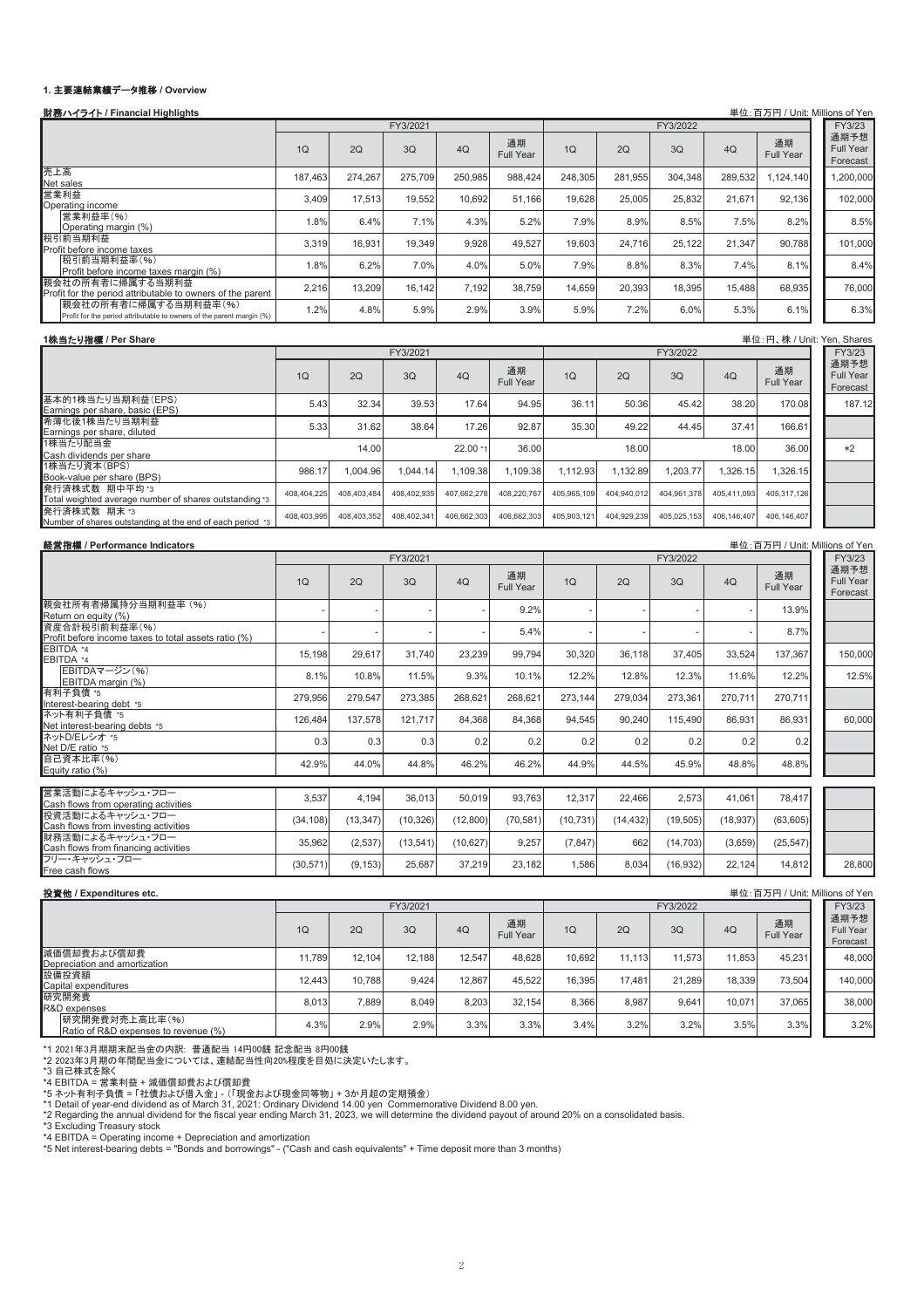### 1. 主要連結業績データ推移 / Overview

# せⅭ᭰⟬䝺䞊䝖 **/ Exchange Rates** ༢䠖 / Unit: Yen

| 工安荷目茨弄レー!'/ LAChange Rates                            |                |        |          |        |                        |        |        |          |        |                        | $+12.1$ J / $+10.11$ |
|-------------------------------------------------------|----------------|--------|----------|--------|------------------------|--------|--------|----------|--------|------------------------|----------------------|
|                                                       |                |        | FY3/2021 |        |                        |        |        | FY3/2022 |        |                        | FY3/23               |
|                                                       | 1 <sub>O</sub> | 2Q     | 3Q       | 4Q     | 通期<br><b>Full Year</b> | 1Q     | 2Q     | 3O       | 4Q     | 通期<br><b>Full Year</b> | 通期想定<br>Assumption   |
| 米ドル/円(期中平均レート)<br>USD/Yen (Average rate)              | 107.74         | 105.90 | 104.76   | 104.74 | 105.79                 | 108.99 | 110.10 | 112.47   | 114.65 | 111.55                 | 115.00               |
| 米ドル/円(期末日レート)<br>USD/Yen (At the end of the period)   | 107.74         | 105.80 | 103.50   | 110.71 | 110.71                 | 110.58 | 111.92 | 115.02   | 122.39 | 122.39                 | 115.00               |
| ユーロ/円(期中平均レート)<br>EUR/Yen (Average rate)              | 118.23         | 123.56 | 123.56   | 127.53 | 123.22                 | 130.84 | 130.82 | 130.44   | 129.77 | 130.47                 | 125.00               |
| ユーロ/円(期末日レート)<br>EUR/Yen (At the end of the period)   | 121.08         | 124.17 | 126.95   | 129.80 | 129.80                 | 131.58 | 129.86 | 130.51   | 136.70 | 136.70                 | 125.00               |
| タイバーツ/円(期中平均レート)<br>THB/Yen (Average rate)            | 3.34           | 3.41   | 3.38     | 3.47   | 3.40                   | 3.50   | 3.40   | 3.39     | 3.46   | 3.44                   | 3.48                 |
| タイバーツ/円(期末日レート)<br>THB/Yen (At the end of the period) | 3.49           | 3.34   | 3.44     | 3.54   | 3.54                   | 3.44   | 3.30   | 3.43     | 3.68   | 3.68                   | 3.48                 |
| 人民元/円(期中平均レート)<br>CNY/Yen (Average rate)              | 15.12          | 15.16  | 15.62    | 16.17  | 15.52                  | 16.80  | 17.05  | 17.52    | 18.03  | 17.35                  | 18.50                |
| 人民元/円(期末日レート)<br>CNY/Yen (At the end of the period)   | 15.21          | 15.51  | 15.84    | 16.84  | 16.84                  | 17.11  | 17.30  | 18.06    | 19.26  | 19.26                  | 18.50                |

### ᚑᴗဨᩘ **/ Number of Employees \*1** ༢䠖ே / Unit: Persons

|                                        | FY3/2021 |                                                     |        |        |  |        |                                                     | FY3/2022 |        |  |
|----------------------------------------|----------|-----------------------------------------------------|--------|--------|--|--------|-----------------------------------------------------|----------|--------|--|
|                                        | 20/6末    | 20/9末                                               | 20/12末 | 21/3末  |  | 21/6末  | 21/9末                                               | 21/12末   | 22/3末  |  |
|                                        |          | As of Jun 30 As of Sep 30 As of Dec 31 As of Mar 31 |        |        |  |        | As of Jun 30 As of Sep 30 As of Dec 31 As of Mar 31 |          |        |  |
| 日本<br>Japan                            | 8,402    | 8,430                                               | 8,424  | 8,375  |  | 8,528  | 8,531                                               | 8,707    | 8,638  |  |
| タイ<br>Thailand                         | 31,933   | 31,647                                              | 32,152 | 31,354 |  | 31,983 | 32,179                                              | 32,486   | 31,469 |  |
| 中国<br>China                            | 15,703   | 15,350                                              | 15,604 | 14,736 |  | 14,391 | 14,011                                              | 13,720   | 13,298 |  |
| カンボジア<br>Cambodia                      | 5,702    | 5,491                                               | 5,812  | 5,779  |  | 6,050  | 6,102                                               | 6,114    | 6,191  |  |
| フィリピン<br>The Philippines               | 10,312   | 10,682                                              | 10,964 | 11,107 |  | 10,993 | 10,861                                              | 10,631   | 10,600 |  |
| その他アジア<br><b>Other Asian Countries</b> | 2,714    | 2,697                                               | 2,677  | 2,628  |  | 2,673  | 2,677                                               | 2,668    | 2,596  |  |
| ヨーロッパ<br>Europe                        | 5,420    | 5,397                                               | 5,405  | 5,469  |  | 5,452  | 5,548                                               | 5,493    | 5,438  |  |
| 米州<br>Americas                         | 3,709    | 3,599                                               | 3,584  | 3,563  |  | 3,449  | 3,430                                               | 3,432    | 3,429  |  |
| 合計<br>Total                            | 83,895   | 83,293                                              | 84,622 | 83,011 |  | 83,519 | 83,339                                              | 83,251   | 81,659 |  |

\*1 連結従業員数は正社員のみでパート、および臨時工は含まれていません。<br>\*1 The number of temporary employees is not included in the number of employees (consolidated).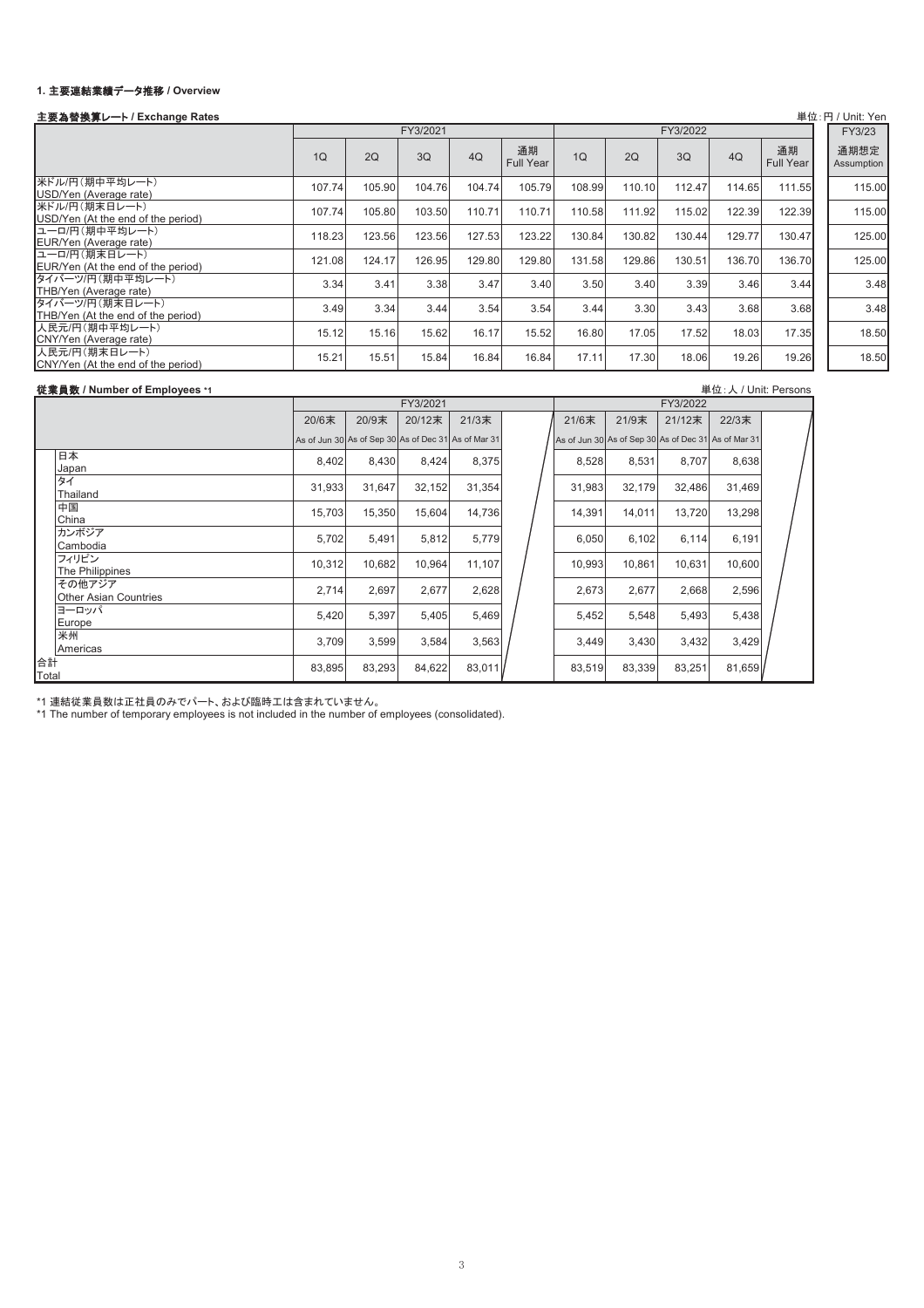## **2.** 㐃⤖㈈ᨻ≧ែィ⟬᭩ **/ Consolidated Statements of Financial Position**

単位:百万円 / Unit: Millions of Yen

|                                                                     |           |                                                              | FY3/2021  |           |           |                                                              | FY3/2022  |           |  |
|---------------------------------------------------------------------|-----------|--------------------------------------------------------------|-----------|-----------|-----------|--------------------------------------------------------------|-----------|-----------|--|
|                                                                     | 20/6末     | 20/9末<br>As of Jun 30 As of Sep 30 As of Dec 31 As of Mar 31 | 20/12末    | 21/3末     | 21/6末     | 21/9末<br>As of Jun 30 As of Sep 30 As of Dec 31 As of Mar 31 | 21/12末    | 22/3末     |  |
| 流動資産                                                                | 545,533   | 543,561                                                      | 562,509   | 575,275   | 604,083   | 629,116                                                      | 643,308   | 666,122   |  |
| <b>Current assets</b><br>現金及び現金同等物                                  | 136,932   | 124,569                                                      | 134,497   | 165,479   | 159,282   | 167,062                                                      | 138,784   | 163,588   |  |
| Cash and cash equivalents<br>営業債権及びその他の債権                           | 163,236   | 198,600                                                      | 214.303   | 203,614   | 201,014   | 207.176                                                      | 235,017   | 240,822   |  |
| Trade and other receivables<br>棚卸資産                                 |           |                                                              |           |           |           |                                                              |           |           |  |
| Inventories<br>その他の金融資産(流動)                                         | 204,385   | 186,469                                                      | 174,251   | 171,368   | 195,472   | 214,098                                                      | 224,629   | 219,308   |  |
| Other financial assets                                              | 18,998    | 18,866                                                       | 20,004    | 19,970    | 20,383    | 23,460                                                       | 20,597    | 23,320    |  |
| その他の流動資産<br>Other current assets                                    | 21,982    | 15,057                                                       | 19,454    | 14,844    | 27,932    | 17,320                                                       | 24,281    | 19,084    |  |
| 非流動資産<br>Non-current assets                                         | 392,521   | 389,347                                                      | 390,164   | 401,496   | 401,403   | 400,905                                                      | 419,363   | 438,070   |  |
| 有形固定資産<br>Property, plant and equipment                             | 289,482   | 284,867                                                      | 285,013   | 293,079   | 296,744   | 298,565                                                      | 315,806   | 336,385   |  |
| のれん<br>Goodwill                                                     | 40,939    | 41,078                                                       | 41,205    | 41,439    | 41,534    | 41,455                                                       | 42,447    | 42,865    |  |
| 無形資産                                                                | 19,583    | 19,273                                                       | 18,931    | 18,666    | 18,343    | 17,841                                                       | 17,860    | 17,790    |  |
| Intangible assets<br>その他の金融資産(非流動)                                  | 20,211    | 20,781                                                       | 22,165    | 23,506    | 21,960    | 19,031                                                       | 19,899    | 21,627    |  |
| Other financial assets<br>繰延税金資産                                    |           |                                                              |           |           |           |                                                              |           |           |  |
| Deferred tax assets<br>その他の非流動資産                                    | 17,954    | 19,083                                                       | 18.808    | 16,892    | 16,942    | 17.998                                                       | 17,422    | 12,844    |  |
| Other non-current assets                                            | 4,352     | 4,265                                                        | 4,042     | 7,914     | 5,880     | 6,015                                                        | 5,929     | 6,559     |  |
| 資産<br>Assets                                                        | 938,054   | 932,908                                                      | 952,673   | 976,771   | 1.005.486 | 1,030,021                                                    | 1,062,671 | 1,104,192 |  |
| 流動負債<br><b>Current liabilities</b>                                  | 355,004   | 344,331                                                      | 349.632   | 345,772   | 375,716   | 414,235                                                      | 419,651   | 415,157   |  |
| 営業債務及びその他の債務<br>Trade and other payables                            | 152.853   | 132,951                                                      | 147,749   | 142,673   | 163,573   | 170,016                                                      | 182,886   | 170,854   |  |
| 社債及び借入金(流動)                                                         | 145,843   | 146,374                                                      | 141,251   | 137,141   | 142,243   | 168,674                                                      | 163,048   | 164,866   |  |
| Bonds and borrowings<br>その他の金融負債(流動)                                | 9,302     | 6,290                                                        | 8,629     | 8,798     | 11,485    | 13,754                                                       | 15,543    | 14,342    |  |
| Other financial liabilities<br>未払法人所得税等                             | 4,166     | 7,166                                                        | 6,887     | 6,689     | 10,366    | 9,742                                                        | 12,023    | 11,129    |  |
| Income taxes payable<br>引当金(流動)                                     |           |                                                              |           |           |           |                                                              |           |           |  |
| Provisions<br>その他の流動負債                                              | 4,310     | 4,485                                                        | 4,399     | 4,445     | 5,293     | 2,946                                                        | 3,096     | 2,648     |  |
| Other current liabilities                                           | 38,530    | 47,065                                                       | 40,717    | 46,026    | 42,756    | 49,103                                                       | 43,055    | 51,318    |  |
| 非流動負債<br>Non-current liabilities                                    | 177,003   | 175,615                                                      | 174,040   | 177,001   | 175,189   | 154,375                                                      | 152,730   | 147,600   |  |
| 社債及び借入金(非流動)<br>Bonds and borrowings                                | 134,113   | 133,173                                                      | 132,134   | 131,480   | 130,901   | 110,360                                                      | 110,313   | 105,845   |  |
| その他の金融負債(非流動)<br>Other financial liabilities                        | 15,978    | 15,473                                                       | 14,774    | 14,408    | 16,290    | 17,123                                                       | 15,079    | 14,395    |  |
| 退職給付に係る負債                                                           | 23,126    | 23,063                                                       | 23,203    | 23,122    | 20,933    | 20,523                                                       | 20,771    | 21,100    |  |
| Net defined benefit liabilities<br>引当金(非流動)                         | 560       | 581                                                          | 568       | 4,518     | 3,402     | 2,660                                                        | 2,703     | 1,892     |  |
| Provisions<br>繰延税金負債                                                |           |                                                              |           | 1,603     |           | 1,444                                                        |           |           |  |
| Deferred tax liabilities<br>その他の非流動負債                               | 1,750     | 1,709                                                        | 1,668     |           | 1,652     |                                                              | 1,448     | 1,605     |  |
| Other non-current liabilities                                       | 1,476     | 1,616                                                        | 1,693     | 1,870     | 2,011     | 2,265                                                        | 2,416     | 2,763     |  |
| 負債<br>Liabilities                                                   | 532,007   | 519,946                                                      | 523,672   | 522,773   | 550,905   | 568,610                                                      | 572,381   | 562,757   |  |
| 親会社の所有者に帰属する持分<br>Total equity attributable to owners of the parent | 402,756   | 410,427                                                      | 426,428   | 451,141   | 451.743   | 458,739                                                      | 487,558   | 538,610   |  |
| 資本金                                                                 | 68,259    | 68,259                                                       | 68,259    | 68,259    | 68,259    | 68,259                                                       | 68,259    | 68,259    |  |
| Common stock<br>資本剰余金                                               | 139,339   | 139,361                                                      | 139,318   | 139,456   | 139,446   | 139,810                                                      | 139,833   | 140,102   |  |
| Capital surplus<br>自己株式                                             | (34, 456) | (34, 468)                                                    | (34, 470) | (39, 166) | (41, 251) | (46, 188)                                                    | (46, 014) | (43,964)  |  |
| Treasury stock<br>利益剰余金                                             | 231,165   | 244,374                                                      | 254,799   | 265,417   | 271,634   | 292,613                                                      | 303,782   | 320,755   |  |
| Retained earnings<br>その他の資本の構成要素                                    | (1,551)   | (7,099)                                                      | (1, 478)  | 17,175    | 13,655    | 4,245                                                        | 21,698    | 53,458    |  |
| Other components of equity<br>非支配持分                                 | 3,291     | 2,535                                                        | 2,573     | 2,857     | 2,838     | 2,672                                                        | 2,732     | 2,825     |  |
| Non-controlling interests<br>資本                                     |           |                                                              |           |           |           |                                                              |           |           |  |
| Equity                                                              | 406,047   | 412,962                                                      | 429,001   | 453,998   | 454,581   | 461,411                                                      | 490,290   | 541,435   |  |
| 負債及び資本 合計                                                           | 938,054   | 932,908                                                      | 952,673   | 976,771   | 1,005,486 | 1,030,021                                                    | 1,062,671 | 1,104,192 |  |
| Total liabilities and equity                                        |           |                                                              |           |           |           |                                                              |           |           |  |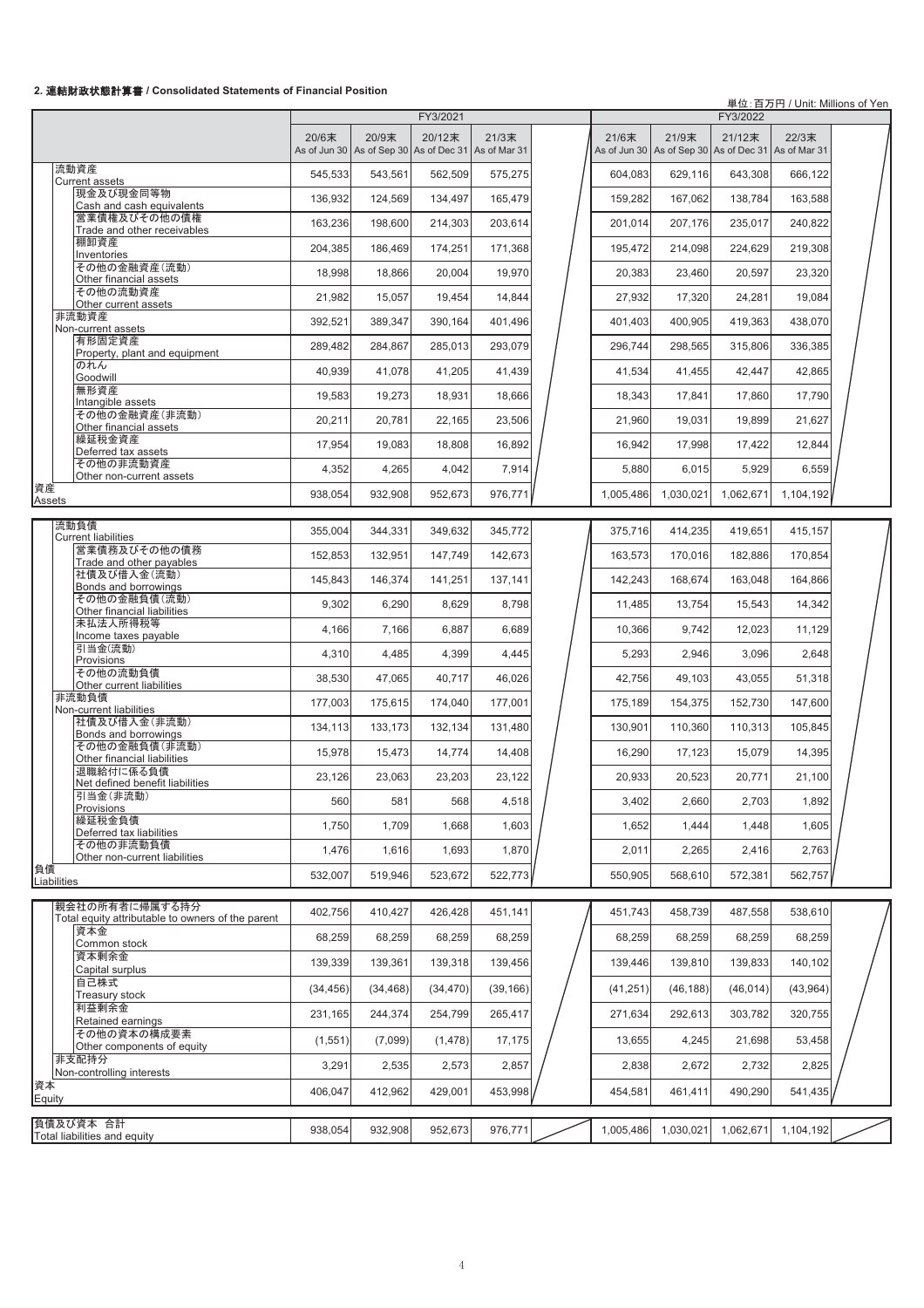#### **3.** 㐃⤖ᦆ┈ィ⟬᭩ **/ Consolidated Statements of Income**

|                                                                                   |         |         |          |         |                 |         |         |          |         | 単位:百万円 / Unit: Millions of Yen |                               |
|-----------------------------------------------------------------------------------|---------|---------|----------|---------|-----------------|---------|---------|----------|---------|--------------------------------|-------------------------------|
|                                                                                   |         |         | FY3/2021 |         |                 |         |         | FY3/2022 |         |                                | FY3/23                        |
|                                                                                   | 1Q      | 2Q      | 3Q       | 4Q      | 通期<br>Full Year | 1Q      | 2Q      | 3Q       | 4Q      | 通期<br>Full Year                | 通期予想<br>Full Year<br>Forecast |
| 売上高<br>Net sales                                                                  | 187.463 | 274.267 | 275.709  | 250.985 | 988.424         | 248.305 | 281.955 | 304.348  | 289.532 | 1.124.140                      | 1,200,000                     |
| 売上原価<br>Cost of sales                                                             | 155,858 | 231,120 | 228,421  | 205,433 | 820,832         | 198,966 | 226,287 | 246,437  | 236,866 | 908,556                        |                               |
| 売上総利益<br>Gross profit                                                             | 31.605  | 43.147  | 47,288   | 45,552  | 167,592         | 49,339  | 55.668  | 57,911   | 52,666  | 215,584                        |                               |
| 販売費及び一般管理費<br>Selling, general and administrative expenses                        | 25,205  | 26,064  | 27,549   | 28,967  | 107,785         | 30,135  | 30,410  | 31,933   | 32,798  | 125,276                        |                               |
| その他の収益<br>Other income                                                            | 1,263   | 2,039   | 763      | 1,624   | 5,689           | 1.165   | 986     | 717      | 1.629   | 4,497                          |                               |
| その他の費用<br>Other expenses                                                          | 4,254   | 1,609   | 950      | 7,517   | 14,330          | 741     | 1,239   | 863      | (174)   | 2,669                          |                               |
| 営業利益<br>Operating income                                                          | 3,409   | 17,513  | 19,552   | 10.692  | 51.166          | 19.628  | 25,005  | 25,832   | 21.671  | 92.136                         | 102,000                       |
| 金融収益<br>Finance income                                                            | 515     | 286     | 363      | 318     | 1,482           | 512     | 275     | 354      | 356     | 1,497                          |                               |
| 金融費用<br>Finance expenses                                                          | 605     | 868     | 566      | 1,082   | 3,121           | 537     | 564     | 1,064    | 680     | 2,845                          |                               |
| 税引前当期利益<br>Profit before income taxes                                             | 3,319   | 16,931  | 19,349   | 9,928   | 49,527          | 19,603  | 24,716  | 25,122   | 21,347  | 90,788                         | 101,000                       |
| 法人所得税費用<br>Income taxes                                                           | 1,060   | 3,728   | 3,214    | 2,738   | 10,740          | 4,961   | 4,329   | 6,719    | 5,853   | 21,862                         |                               |
| 当期利益<br>Profit for the period                                                     | 2,259   | 13,203  | 16,135   | 7,190   | 38,787          | 14,642  | 20,387  | 18,403   | 15,494  | 68,926                         |                               |
| 親会社の所有者に帰属する当期利益<br>Profit for the period attributable to owners of the parent    | 2,216   | 13,209  | 16,142   | 7,192   | 38,759          | 14,659  | 20,393  | 18,395   | 15,488  | 68,935                         | 76,000                        |
| 非支配株主に帰属する当期利益<br>Profit for the period attributable to non-controlling interests | 43      | (6)     | (7)      | (2)     | 28              | (17)    | (6)     | 8        | 6       | (9)                            |                               |

**4.** 䝉䜾䝯䞁䝖ูሗ **/ Information by Business Segment**

|     | 4. センメント別情報 / Information by Business Segment |          |          |            |          |                 |         |         |          |          | 単位:百万円 / Unit: Millions of Yen |                               |
|-----|-----------------------------------------------|----------|----------|------------|----------|-----------------|---------|---------|----------|----------|--------------------------------|-------------------------------|
|     |                                               |          |          | FY3/2021*1 |          |                 |         |         | FY3/2022 |          |                                | FY3/23                        |
|     |                                               | 1Q       | 2Q       | 3Q         | 4Q       | 通期<br>Full Year | 1Q      | 2Q      | 3Q       | 4Q       | 通期<br>Full Year                | 通期予想<br>Full Year<br>Forecast |
|     | 機械加工品事業<br>Machined components                | 35,507   | 38.041   | 39.720     | 44.143   | 157,411         | 44.090  | 44.267  | 43.090   | 46.023   | 177.470                        | 190,000                       |
|     | ボールベアリング<br><b>Ball bearings</b>              | 23,562   | 25.960   | 28,133     | 31.445   | 109.100         | 32,232  | 31,866  | 30,920   | 33.001   | 128.019                        | 140,000                       |
|     | ロッドエンド・ファスナー<br>Rod-ends/Fasteners            | 7,422    | 6,938    | 6,278      | 7,206    | 27.844          | 6,408   | 6,513   | 6,414    | 7.643    | 26,978                         | 29,000                        |
|     | ピボットアッセンブリー<br>Pivot assemblies               | 4.523    | 5.143    | 5.309      | 5.492    | 20.467          | 5.450   | 5.888   | 5.756    | 5.379    | 22.473                         | 21,000                        |
|     | 電子機器事業<br>Electronic devices and components   | 79.675   | 98.599   | 90.678     | 94.895   | 363.847         | 90.435  | 93.692  | 90.671   | 96.225   | 371.023                        | 395.000                       |
|     | モーター<br><b>Motors</b>                         | 39,041   | 49.103   | 53,274     | 60.510   | 201.928         | 64.212  | 66.133  | 66.451   | 70.386   | 267.182                        | 300,000                       |
|     | エレクトロデバイス<br>Electronic devices               | 32,528   | 39.728   | 28.065     | 24,368   | 124.689         | 17,298  | 17,325  | 14,208   | 15.357   | 64.187                         | 54,000                        |
|     | センシングデバイス<br>Sensing devices                  | 6,895    | 8,654    | 8,193      | 8,888    | 32,630          | 7,977   | 9,316   | 8,990    | 9,131    | 35,415                         | 37,000                        |
|     | その他<br>Other                                  | 1,211    | 1.114    | 1.146      | 1.129    | 4.600           | 948     | 918     | 1.022    | 1,351    | 4.239                          | 4,000                         |
|     | ミツミ事業<br><b>MITSUMI</b> business              | 56.632   | 110.714  | 114,271    | 79.387   | 361.004         | 76.753  | 110.957 | 134,235  | 107.171  | 429.116                        | 455.000                       |
|     | ユーシン事業                                        | 15,581   | 26,572   | 30,717     | 32,263   | 105,133         | 36,869  | 32,710  | 36,135   | 39,863   | 145,577                        | 159,000                       |
|     | U-Shin business<br>その他                        | 68       | 341      | 323        | 297      | 1,029           | 158     | 329     | 217      | 250      | 954                            | 1,000                         |
| 売上高 | Other                                         | 187,463  | 274,267  | 275,709    | 250,985  | 988,424         | 248,305 | 281.955 | 304,348  | 289,532  | 1.124.140                      | 1,200,000                     |
|     | Net sales                                     |          |          |            |          |                 |         |         |          |          |                                |                               |
|     | 機械加工品事業<br>Machined components                | 7,152    | 6,912    | 8,312      | 8,842    | 31,218          | 10,918  | 11,901  | 11,619   | 11,279   | 45,717                         | 51,000                        |
|     | 営業利益率<br>Operating profit margin              | 20.1%    | 18.2%    | 20.9%      | 20.0%    | 19.8%           | 24.8%   | 26.9%   | 27.0%    | 24.5%    | 25.8%                          | 26.8%                         |
|     | 雷子機器事業<br>Electronic devices and components   | 2.189    | 5.492    | 4,288      | 5.665    | 17,634          | 7.886   | 6,055   | 3.714    | 3,906    | 21,561                         | 23,000                        |
|     | 営業利益率<br>Operating profit margin              | 2.7%     | 5.6%     | 4.7%       | 6.0%     | 4.8%            | 8.7%    | 6.5%    | 4.1%     | 4.1%     | 5.8%                           | 5.8%                          |
|     | ミツミ事業<br>MITSUMI business                     | (585)    | 7,570    | 9.914      | 2,862    | 19.761          | 5,085   | 11,329  | 15,225   | 10,207   | 41,846                         | 43,000                        |
|     | 営業利益率<br>Operating profit margin              | $-1.0%$  | 6.8%     | 8.7%       | 3.6%     | 5.5%            | 6.6%    | 10.2%   | 11.3%    | 9.5%     | 9.8%                           | 9.5%                          |
|     | ユーシン事業<br>U-Shin business                     | (2, 169) | 1.194    | 1.663      | (2,538)  | (1.850)         | (83)    | (21)    | (332)    | 1.168    | 732                            | 4,000                         |
|     | 営業利益率<br>Operating profit margin              | $-13.9%$ | 4.5%     | 5.4%       | $-7.9%$  | $-1.8%$         | $-0.2%$ | $-0.1%$ | $-0.9%$  | 2.9%     | 0.5%                           | 2.5%                          |
|     | その他<br>Other                                  | (427)    | (403)    | (504)      | (575)    | (1,909)         | (549)   | (361)   | (381)    | (138)    | (1, 429)                       | (1,000)                       |
|     | 調整額<br>Adjustments                            | (2,751)  | (3, 252) | (4, 120)   | (3, 565) | (13, 688)       | (3,629) | (3,898) | (4,013)  | (4, 751) | (16, 291)                      | (18,000)                      |
|     | 営業利益<br>Operating income                      | 3,409    | 17,513   | 19,552     | 10,692   | 51,166          | 19,628  | 25,005  | 25,832   | 21,671   | 92,136                         | 102,000                       |

\*1 2022年3月期より一部事業でセグメント内容を変更しています。<br>- 2021年3月期の実績値はこれまでの発表数値のリファレンスのため、変更前の区分のまま表示しています。<br>\*1 We have changed our business segment classification for some businesses since FY3/2022.<br>- For your reference, figures of FY3/2021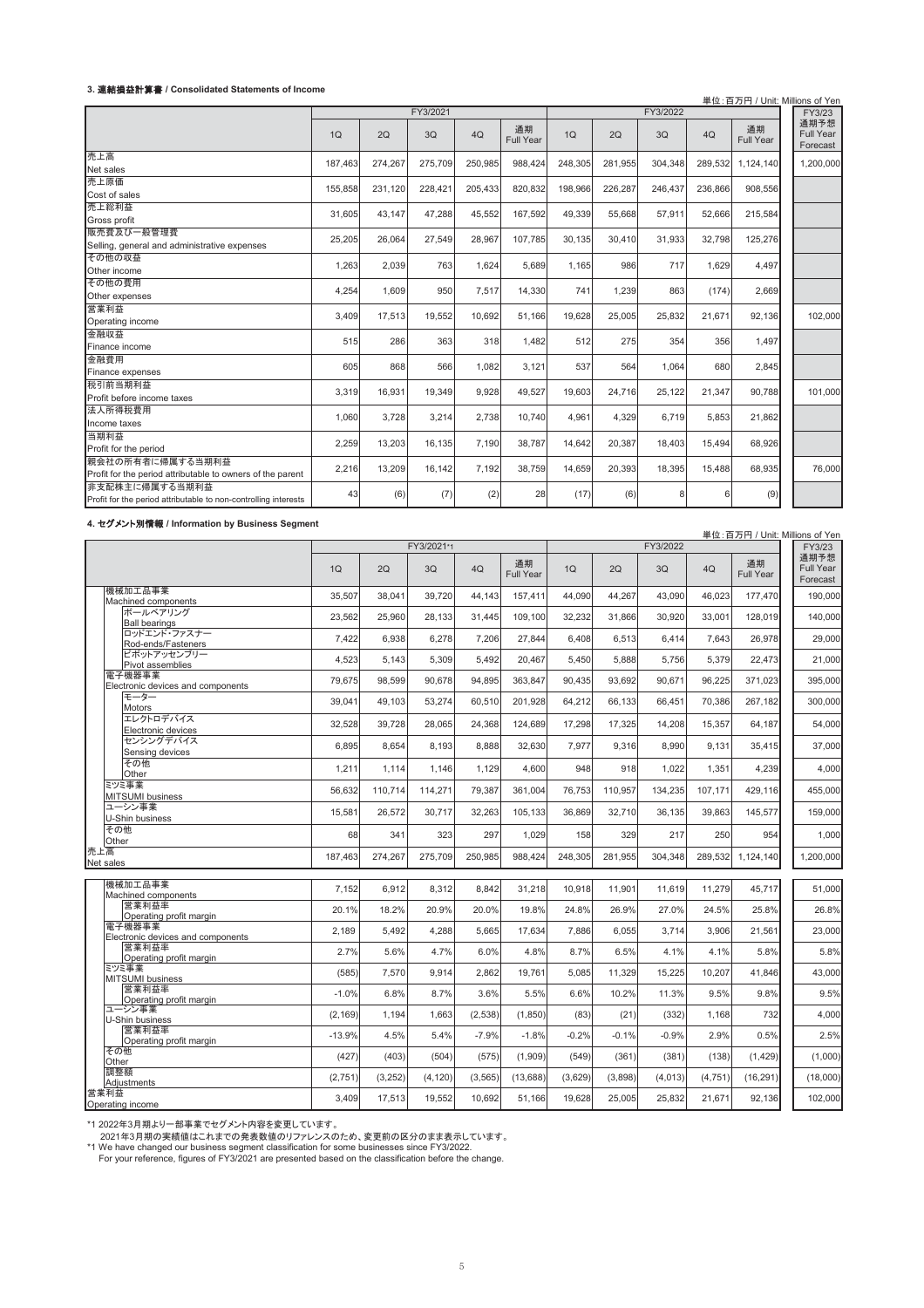#### **5.** 㐃⤖䜻䝱䝑䝅䝳䞉䝣䝻䞊ィ⟬᭩ **/ Consolidated Statements of Cash Flows**

'n

༢䠖ⓒ / Unit: Millions of Yen

|                                                                                                                                |              |           | FY3/2021    |                |                        |           |                | FY3/2022  |                |                 |
|--------------------------------------------------------------------------------------------------------------------------------|--------------|-----------|-------------|----------------|------------------------|-----------|----------------|-----------|----------------|-----------------|
|                                                                                                                                | 1Q           | 2Q        | 3Q          | 4Q             | 通期<br><b>Full Year</b> | 1Q        | 2Q             | 3Q        | 4Q             | 通期<br>Full Year |
| 営業活動によるキャッシュ・フロー<br>Net cash flows from operating activities                                                                   | 3,537        | 4,194     | 36,013      | 50,019         | 93,763                 | 12,317    | 22,466         | 2,573     | 41,061         | 78,417          |
| 税引前当期利益                                                                                                                        | 3,319        | 16,931    | 19,349      | 9,928          | 49,527                 | 19,603    | 24,716         | 25,122    | 21,347         | 90,788          |
| Profit before income taxes<br>減価償却費及び償却費                                                                                       | 11,789       | 12,104    | 12.188      | 12,547         | 48,628                 | 10,692    | 11,113         | 11,573    | 11,853         | 45,231          |
| Depreciation and amortization<br>受取利息及び受取配当金                                                                                   |              |           |             |                |                        |           |                |           |                |                 |
| Interest income and dividends income<br>支払利息                                                                                   | (409)        | (205)     | (313)       | (298)          | (1,225)                | (373)     | (254)          | (331)     | (336)          | (1, 294)        |
| Interest expenses                                                                                                              | 390          | 414       | 391         | 419            | 1,614                  | 384       | 376            | 374       | 387            | 1,521           |
| 固定資産除売却損益(益)<br>Loss (gain) on sale and disposal of property, plant and equipment                                              | (287)        | 40        | 9           | 136            | (102)                  | (70)      | 22             | (80)      | (253)          | (381)           |
| 営業債権及びその他の債権の増減額(増加)<br>Decrease (increase) in trade and other receivables                                                     | 24,140       | (36, 416) | (15, 193)   | 15,592         | (11, 877)              | 2,558     | (6, 912)       | (24, 107) | 4,224          | (24, 237)       |
| 棚卸資産の増減額(増加)<br>Decrease (increase) in inventories                                                                             | (24, 642)    | 16,435    | 13,537      | 7,791          | 13,121                 | (24, 222) | (19, 911)      | (5,691)   | 13,985         | (35, 839)       |
| 営業債務及びその他の債務の増減額(減少)                                                                                                           | (6, 772)     | (10, 734) | 9,470       | (2,957)        | (10, 993)              | 9,359     | 15,656         | 5,231     | (9, 291)       | 20,955          |
| Increase (decrease) in trade and other payables<br>その他                                                                         | (3,042)      | 8,123     | (321)       | 9,709          | 14,469                 | (5,287)   | 2,748          | (4,933)   | 2,025          | (5, 447)        |
| Other<br>利息の受取額                                                                                                                |              |           |             |                |                        |           |                |           |                |                 |
| Interest received<br>配当金の受取額                                                                                                   | 266          | 169       | 249         | 204            | 888                    | 229       | 202            | 247       | 192            | 870             |
| Dividends received                                                                                                             | 152          | 22        | 79          | 92             | 345                    | 160       | 17             | 91        | 103            | 371             |
| 利息の支払額<br>Interest paid                                                                                                        | (371)        | (405)     | (393)       | (375)          | (1, 544)               | (373)     | (349)          | (396)     | (361)          | (1, 479)        |
| 法人所得税の支払額<br>Income taxes paid                                                                                                 | (996)        | (2, 284)  | (3,039)     | (2,769)        | (9,088)                | (343)     | (4,958)        | (4, 527)  | (2,814)        | (12, 642)       |
| 投資活動によるキャッシュ・フロー                                                                                                               | (34, 108)    | (13, 347) | (10, 326)   | (12,800)       | (70, 581)              | (10, 731) | (14, 432)      | (19, 505) | (18, 937)      | (63, 605)       |
| Net cash flows from investing activities<br>定期預金の増減額(増加)                                                                       | (744)        | (582)     | 718         | (679)          | (1, 287)               | (338)     | (2, 422)       | 3,390     | (20)           | 610             |
| Decrease (increase) in time deposits<br>有形固定資産の取得による支出                                                                         |              |           | (9,319)     |                |                        |           | (16, 322)      |           |                |                 |
| Purchase of property, plant and equipment<br>有形固定資産の売却による収入                                                                    | (10, 985)    | (12, 888) |             | (11,003)       | (44, 195)              | (11, 952) |                | (22, 270) | (17, 932)      | (68, 476)       |
| Proceeds from sales of property, plant and equipment                                                                           | 639          | 326       | 239         | 169            | 1,373                  | 324       | 778            | (401)     | 173            | 874             |
| 無形資産の取得による支出<br>Purchase of intangible assets                                                                                  | (367)        | (285)     | (353)       | (303)          | (1,308)                | (395)     | (289)          | (664)     | (284)          | (1,632)         |
| 有価証券の取得による支出<br>Purchase of securities                                                                                         | (330)        | (607)     | (320)       | (324)          | (1,581)                | (147)     | (46)           | (402)     | (140)          | (735)           |
| 有価証券の売却及び償還による収入<br>Proceeds from sale and redemption of securities                                                            | 288          | 632       | 299         | 193            | 1,412                  | 1,816     | 3,141          | 420       | 39             | 5,416           |
| 連結の範囲の変更を伴う子会社株式の売却による収入<br>roceeds from sales of investments in subsidiaries resulting in change in scope of consolidation    |              |           |             |                |                        |           | 502            |           |                | 502             |
| 連結の範囲の変更を伴う子会社株式の取得による収入<br>roceeds from purchase of investments in subsidiaries resulting in change in scope of consolidation |              |           |             |                |                        |           |                | 364       |                | 364             |
| 連結の範囲の変更を伴う子会社株式の取得による支出                                                                                                       | (22, 686)    |           | (1, 474)    |                | (24, 160)              |           |                |           |                |                 |
| Purchase of investments in subsidiaries resulting in change in scope of consolidation<br>その他                                   | 77           | 57        | (116)       | (853)          | (835)                  | (39)      | 226            | 58        | (773)          | (528)           |
| Other<br>財務活動によるキャッシュ・フロー                                                                                                      |              |           |             |                |                        |           |                |           |                |                 |
| Net cash flows from financing activities                                                                                       | 35,962       | (2,537)   | (13, 541)   | (10,627)       | 9,257                  | (7, 847)  | 662            | (14, 703) | (3,659)        | (25, 547)       |
| 短期借入金の増減額(減少)<br>Increase (decrease) in short-term borrowings                                                                  | 48,239       | 224       | (3,792)     | (4, 374)       | 40,297                 | 5,048     | 11,176         | (5, 468)  | (1, 556)       | 9,200           |
| 長期借入れによる収入<br>Proceeds from long-term borrowings                                                                               |              |           |             |                |                        |           |                | 500       |                | 500             |
| 長期借入金の返済による支出<br>Repayments of long-term borrowings                                                                            | (837)        | (791)     | (2,788)     | (924)          | (5, 340)               | (666)     | (616)          | (1,066)   | (616)          | (2,964)         |
| 非支配持分からの子会社持分取得による支出                                                                                                           | (4,620)      | (757)     |             |                | (5, 377)               |           |                |           |                |                 |
| Acquisition of non-controlling interests<br>自己株式の処分による収入                                                                       |              | 240       | $\mathbf 0$ | $\overline{0}$ | 240                    |           | $\overline{2}$ | (0)       | $\overline{0}$ | 3               |
| Proceeds from disposal of treasury stock<br>自己株式の取得による支出                                                                       |              |           |             |                |                        |           |                |           |                |                 |
| Purchase of treasury stock<br>配当金の支払額                                                                                          | (1)          | (241)     | (2)         | (4,697)        | (4,941)                | (2,096)   | (8,675)        | (3)       | (1)            | (10, 775)       |
| Dividends paid                                                                                                                 | (5,718)      |           | (5,717)     |                | (11, 435)              | (8,947)   |                | (7, 288)  |                | (16, 236)       |
| 非支配持分への配当金の支払額<br>Dividends paid to non-controlling interests                                                                  |              | (43)      |             |                | (43)                   |           |                |           |                |                 |
| リース負債の支払額<br>Repayments of lease liabilities                                                                                   | (1, 101)     | (1, 169)  | (1, 242)    | (632)          | (4, 144)               | (1, 187)  | (1,225)        | (1,378)   | (1,485)        | (5,275)         |
| その他<br>Other                                                                                                                   | $\mathbf{0}$ |           |             |                | $\Omega$               |           |                |           |                |                 |
| 現金及び現金同等物に係る換算差額<br>Effect of exchange rate changes on cash and cash equivalents                                               | 795          | (673)     | (2, 218)    | 4,390          | 2,294                  | 64        | (916)          | 3,357     | 6,339          | 8,844           |
| 現金及び現金同等物の増減額(減少)                                                                                                              | 6,186        | (12, 363) | 9,928       | 30,982         | 34,733                 | (6, 197)  | 7,780          | (28, 278) | 24,804         | (1,891)         |
| Increase (decrease) in cash and cash equivalents<br>現金及び現金同等物の期首残高                                                             | 130,746      | 136,932   | 124,569     | 134,497        | 130,746                | 165,479   | 159,282        | 167,062   | 138,784        | 165,479         |
| Cash and cash equivalents at beginning of period<br>現金及び現金同等物の当期末残高                                                            |              |           |             |                |                        |           |                |           |                |                 |
| Cash and cash equivalents at end of period                                                                                     | 136,932      | 124,569   | 134,497     | 165,479        | 165,479                | 159,282   | 167,062        | 138,784   | 163,588        | 163,588         |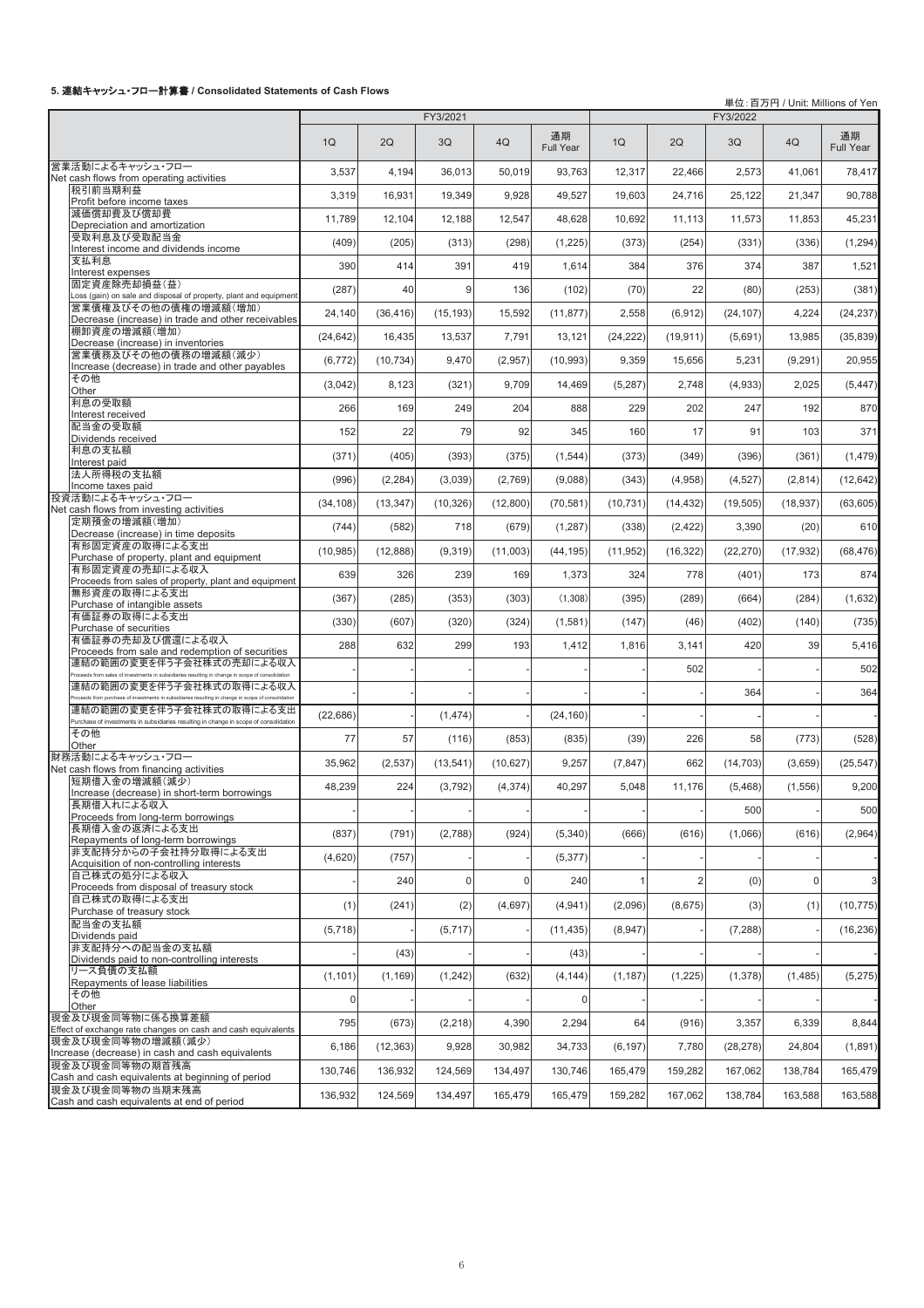# **6.** 䛤ཧ⪃䠖ᆅᇦูሗ **/ Ref.: Information by Region**

## ᆅᇦูୖ㧗 **/ Sales by Region** ༢䠖ⓒ / Unit: Millions of Yen

|                                   |         |         | FY3/2021 |         |                 |         |         | FY3/2022 |         |                 |
|-----------------------------------|---------|---------|----------|---------|-----------------|---------|---------|----------|---------|-----------------|
|                                   | 1Q      | 2Q      | 3Q       | 4Q      | 通期<br>Full Year | 1Q      | 2Q      | 3Q       | 4Q      | 通期<br>Full Year |
| 日本<br>Japan                       | 57,528  | 105,404 | 101,548  | 73,350  | 337,830         | 81,261  | 79,959  | 94,077   | 78,779  | 334,076         |
| 構成比率<br>Distribution Ratio        | 30.7%   | 38.4%   | 36.8%    | 29.2%   | 34.2%           | 32.7%   | 28.4%   | 30.9%    | 27.2%   | 29.7%           |
| 中国<br>China                       | 50,531  | 53,915  | 55,454   | 55,571  | 215,471         | 56,237  | 60,347  | 60,260   | 56,207  | 233,051         |
| 構成比率<br>Distribution Ratio        | 27.0%   | 19.7%   | 20.1%    | 22.1%   | 21.8%           | 22.7%   | 21.4%   | 19.8%    | 19.4%   | 20.7%           |
| タイ<br>Thailand                    | 10,003  | 14,864  | 18,673   | 22,825  | 66,365          | 21,190  | 21,267  | 22,545   | 21,485  | 86,487          |
| 構成比率<br>Distribution Ratio        | 5.3%    | 5.4%    | 6.8%     | 9.1%    | 6.7%            | 8.5%    | 7.5%    | 7.4%     | 7.4%    | 7.7%            |
| 欧州<br>Europe                      | 25,450  | 39,870  | 32,200   | 37,217  | 134,737         | 36,002  | 69,318  | 79,565   | 75,956  | 260,841         |
| 構成比率<br><b>Distribution Ratio</b> | 13.6%   | 14.5%   | 11.7%    | 14.8%   | 13.6%           | 14.5%   | 24.6%   | 26.1%    | 26.2%   | 23.2%           |
| 米国<br>America                     | 22,704  | 25,518  | 22,912   | 20,391  | 91,525          | 20,091  | 20,504  | 18,674   | 25,139  | 84,408          |
| 構成比率<br><b>Distribution Ratio</b> | 12.1%   | 9.3%    | 8.3%     | 8.1%    | 9.3%            | 8.1%    | 7.3%    | 6.2%     | 8.7%    | 7.5%            |
| その他<br>Other                      | 21,247  | 34,695  | 44,922   | 41,632  | 142,496         | 33,524  | 30,560  | 29,227   | 31,966  | 125,277         |
| 構成比率<br><b>Distribution Ratio</b> | 11.3%   | 12.7%   | 16.3%    | 16.6%   | 14.4%           | 13.5%   | 10.8%   | 9.6%     | 11.1%   | 11.2%           |
| 合計<br>Total                       | 187,463 | 274,267 | 275,709  | 250,985 | 988.424         | 248,305 | 281,955 | 304,348  | 289,532 | 1,124,140       |

| 地域別生産高 / Production by Region       |         |         |          |         |                 |         |         |          | 単位:百万円 / Unit: Millions of Yen |                 |
|-------------------------------------|---------|---------|----------|---------|-----------------|---------|---------|----------|--------------------------------|-----------------|
|                                     |         |         | FY3/2021 |         |                 |         |         | FY3/2022 |                                |                 |
|                                     | 1Q      | 2Q      | 3Q       | 4Q      | 通期<br>Full Year | 1Q      | 2Q      | 3Q       | 4Q                             | 通期<br>Full Year |
| 日本<br>Japan                         | 27,478  | 35,816  | 38,717   | 40,580  | 142,591         | 39,886  | 41,766  | 43,068   | 45,402                         | 170,122         |
| 構成比率<br><b>Distribution Ratio</b>   | 14.7%   | 13.1%   | 14.0%    | 16.2%   | 14.4%           | 16.1%   | 14.8%   | 14.2%    | 15.7%                          | 15.1%           |
| アジア(除く日本)<br>Asia (excluding Japan) | 138,847 | 208,877 | 205,862  | 176,843 | 730,429         | 177,151 | 210,814 | 232,112  | 209,650                        | 829.727         |
| 構成比率<br>Distribution Ratio          | 74.1%   | 76.2%   | 74.7%    | 70.5%   | 73.9%           | 71.3%   | 74.8%   | 76.2%    | 72.4%                          | 73.8%           |
| タイ<br>Thailand                      | 63.687  | 79.298  | 73,481   | 77,470  | 293.936         | 77,685  | 80,850  | 77.938   | 80,926                         | 317,399         |
| 構成比率<br><b>Distribution Ratio</b>   | 34.0%   | 28.9%   | 26.7%    | 30.9%   | 29.7%           | 31.3%   | 28.7%   | 25.6%    | 28.0%                          | 28.2%           |
| カンボジア<br>Cambodia                   | 4,056   | 5,223   | 5,119    | 5,593   | 19,991          | 5,638   | 6,647   | 6,281    | 6,610                          | 25,176          |
| 構成比率<br><b>Distribution Ratio</b>   | 2.2%    | 1.9%    | 1.9%     | 2.2%    | 2.0%            | 2.3%    | 2.4%    | 2.0%     | 2.3%                           | 2.2%            |
| シンガポール<br>Singapore                 | 1.712   | 1.598   | 1,572    | 2,228   | 7.110           | 2,323   | 2,315   | 2,095    | 1.839                          | 8,572           |
| 構成比率<br><b>Distribution Ratio</b>   | 0.9%    | 0.6%    | 0.6%     | 0.9%    | 0.7%            | 0.9%    | 0.8%    | 0.7%     | 0.6%                           | 0.8%            |
| 中国<br>China                         | 47.681  | 90,875  | 82,859   | 56,968  | 278,383         | 62,250  | 67.701  | 74,845   | 60,865                         | 265,661         |
| 構成比率<br><b>Distribution Ratio</b>   | 25.4%   | 33.1%   | 30.1%    | 22.7%   | 28.2%           | 25.0%   | 24.0%   | 24.6%    | 21.0%                          | 23.6%           |
| フィリピン<br>The Philippines            | 19.608  | 28,452  | 39,321   | 31,318  | 118,699         | 26,029  | 50,533  | 67,772   | 55,801                         | 200,135         |
| 構成比率<br><b>Distribution Ratio</b>   | 10.5%   | 10.4%   | 14.3%    | 12.5%   | 12.0%           | 10.5%   | 17.9%   | 22.3%    | 19.3%                          | 17.8%           |
| その他<br>Other                        | 2,103   | 3,431   | 3,510    | 3,266   | 12,310          | 3,226   | 2,767   | 3,181    | 3,610                          | 12,784          |
| 構成比率<br><b>Distribution Ratio</b>   | 1.1%    | 1.3%    | 1.3%     | 1.3%    | 1.2%            | 1.3%    | 1.0%    | 1.0%     | 1.2%                           | 1.2%            |
| 欧州<br>Europe                        | 11.786  | 18,279  | 20,484   | 22,139  | 72,688          | 19.974  | 20.141  | 19,328   | 22,118                         | 81,561          |
| 構成比率<br>Distribution Ratio          | 6.3%    | 6.7%    | 7.4%     | 8.8%    | 7.4%            | 8.0%    | 7.1%    | 6.4%     | 7.6%                           | 7.3%            |
| 北米<br>North America                 | 9,352   | 11,294  | 10,646   | 11,424  | 42,716          | 11,294  | 9,233   | 9,840    | 12,362                         | 42,729          |
| 構成比率<br>Distribution Ratio          | 5.0%    | 4.1%    | 3.9%     | 4.6%    | 4.3%            | 4.6%    | 3.3%    | 3.2%     | 4.3%                           | 3.8%            |
| 合計<br>Total                         | 187,463 | 274,267 | 275,709  | 250,985 | 988,424         | 248,305 | 281,955 | 304,348  | 289,532                        | 1,124,140       |